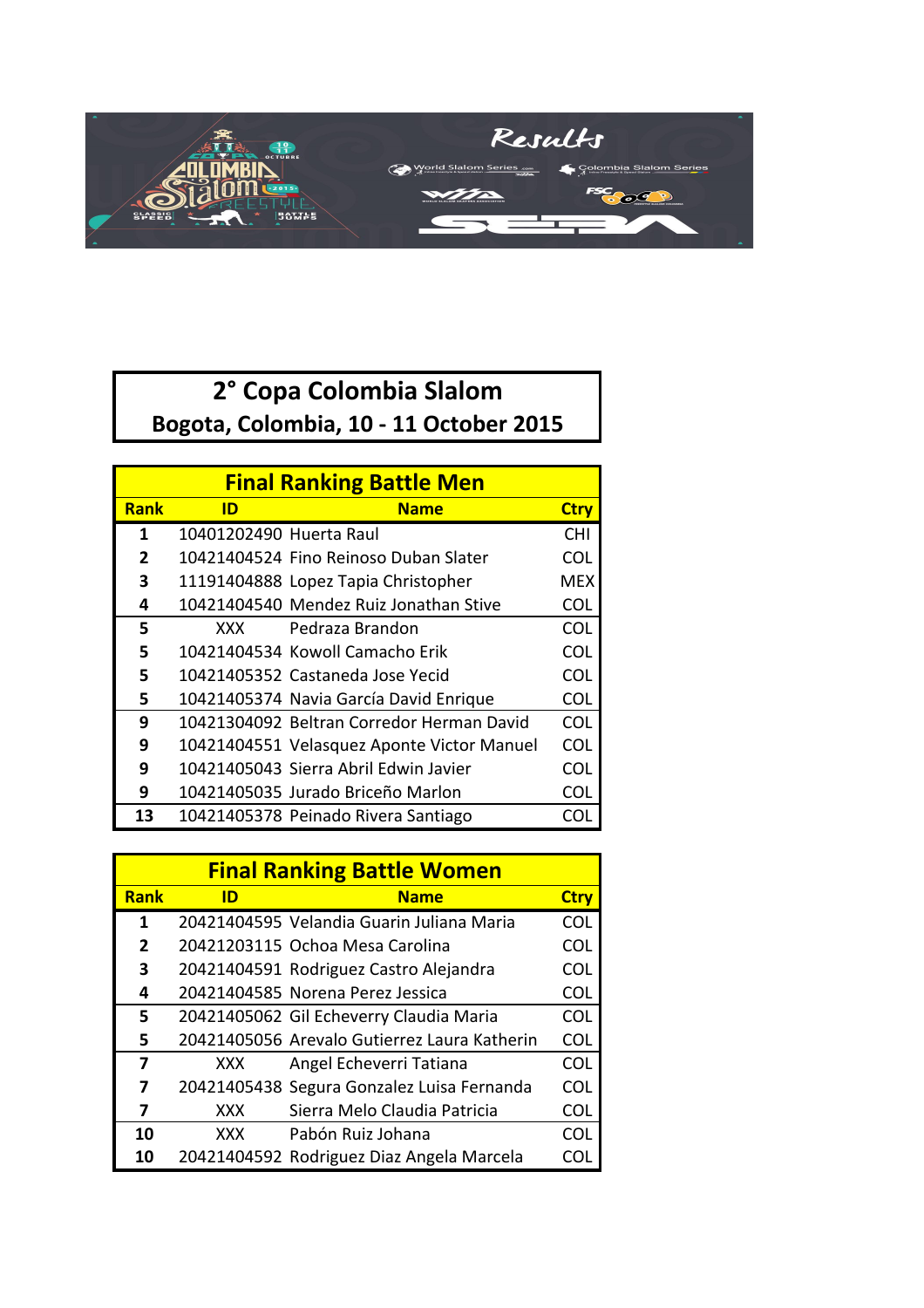| <b>Final Ranking Classic Men</b> |                         |                                            |             |  |
|----------------------------------|-------------------------|--------------------------------------------|-------------|--|
| <b>Rank</b>                      | ID                      | <b>Name</b>                                | <b>Ctry</b> |  |
| 1                                | 10401202490 Huerta Raul |                                            | <b>CHI</b>  |  |
| 2                                |                         | 10421404524 Fino Reinoso Duban Slater      | COL         |  |
| 3                                |                         | 11191404888 Lopez Tapia Christopher        | MFX         |  |
| 4                                |                         | 10421404540 Mendez Ruiz Jonathan Stive     | <b>COL</b>  |  |
| 5                                | XXX.                    | Pedraza Brandon                            | <b>COL</b>  |  |
| 6                                |                         | 10421304092 Beltran Corredor Herman David  | <b>COL</b>  |  |
| 7                                |                         | 10421404551 Velasquez Aponte Victor Manuel | <b>COL</b>  |  |
| 8                                |                         | 10421405043 Sierra Abril Edwin Javier      | COL         |  |
| 9                                |                         | 10081000312 Iriarte Alejandro              | ARG         |  |
| 10                               |                         | 10421405035 Jurado Briceño Marlon          | <b>COL</b>  |  |
| 11                               |                         | 10421405374 Navia García David Enrique     | COL         |  |
| 12                               |                         | 10421405352 Castaneda Jose Yecid           | COL         |  |

| <b>Final Ranking Classic Women</b> |            |                                              |             |  |  |
|------------------------------------|------------|----------------------------------------------|-------------|--|--|
| <b>Rank</b>                        | ID         | <b>Name</b>                                  | <b>Ctry</b> |  |  |
| 1                                  |            | 20421404595 Velandia Guarin Juliana Maria    | <b>COL</b>  |  |  |
| $\overline{2}$                     |            | 20421405056 Arevalo Gutierrez Laura Katherin | <b>COL</b>  |  |  |
| 3                                  |            | 20421405062 Gil Echeverry Claudia Maria      | COL         |  |  |
| 4                                  |            | 20421404585 Norena Perez Jessica             | COL         |  |  |
| 6                                  |            | 20421405438 Segura Gonzalez Luisa Fernanda   | COL         |  |  |
| 5                                  | <b>XXX</b> | Angel Echeverri Tatiana                      | COL         |  |  |
| 7                                  | <b>XXX</b> | Sierra Melo Claudia Patricia                 | COL         |  |  |
| Ջ                                  | <b>XXX</b> | Pabón Ruiz Johana                            |             |  |  |

| <b>Final Ranking Speed Slalom Men</b> |                         |                                            |             |       |       |
|---------------------------------------|-------------------------|--------------------------------------------|-------------|-------|-------|
| <b>Rank</b>                           | ID                      | <b>Name</b>                                | <b>Ctry</b> | Q.B.T | F.B.T |
| 1                                     |                         | 10421404540 Mendez Ruiz Jonathan Stive     | <b>COL</b>  | 5.481 | 5.332 |
| $\overline{2}$                        | <b>XXX</b>              | Pedraza Brandon                            | COL         | 6.207 | 5.641 |
| 3                                     | <b>XXX</b>              | Torres Forero Alejandro                    | <b>COL</b>  | 5.453 | 5.593 |
| 4                                     |                         | 10421405378 Peinado Rivera Santiago        | COL         | 6.422 | 6.723 |
| 5                                     |                         | 11191404888 Lopez Tapia Christopher        | MEX         | 6.037 | 6.421 |
| 6                                     | 10401202490 Huerta Raul |                                            | <b>CHI</b>  | 5.932 | 6.742 |
| 7                                     |                         | 10421405043 Sierra Abril Edwin Javier      | <b>COL</b>  | 7.213 | 6.853 |
| 8                                     |                         | 10421404551 Velasquez Aponte Victor Manuel | <b>COL</b>  | 6.788 | 6.941 |
| 9                                     |                         | 10081000312 Iriarte Alejandro              | ARG         | 7.7   |       |
| 10                                    |                         | 10421304092 Beltran Corredor Herman David  | COL         | 9.295 |       |
| 11                                    |                         | 10421405374 Navia García David Enrique     | COL         | DQ    |       |
| 12                                    |                         | 10421404524 Fino Reinoso Duban Slater      | COL         | DQ    |       |